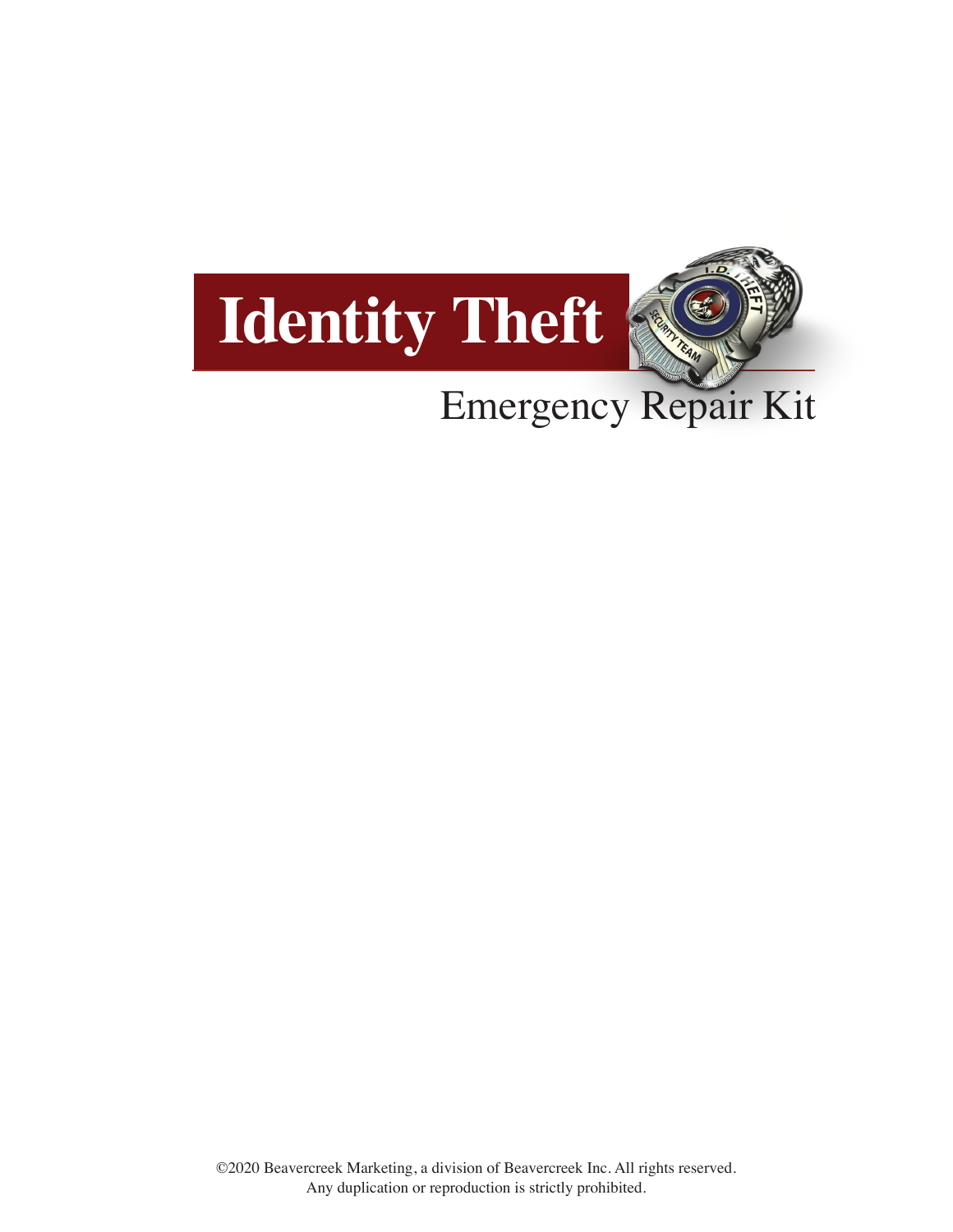

#### **I Think I'm a Victim of Identity Theft! What Should I Do?**

If you suspect someone has attempted to steal your identity, or is trying to do so now, you need to take immediate action to limit the damage and protect your good name. The most critical factor in dealing with identity theft loss is **time**.

There are steps you can take to manage the situation, so it's important for you to understand what Identity Theft is, how it might have happened to you and what you can do about it. It's also equally important to learn how to monitor your credit files to help stop identity theft from happening to you again in the future.

That's what the Identity Theft Emergency Repair Kit is all about—helping you take the steps necessary to quickly reclaim your identity, while notifying everyone who needs to know about your loss. This will help limit your personal liability and begin restoring your good credit.

#### **What is Identity Theft and How Did I Become a Victim?**

You probably weren't even aware you were a victim until very recently. A criminal obtained your personal information—social security number, birth date, possibly your driver's license or passport and used it to "steal" your identity and name. These identity thieves may have even used that information to gain access to your bank and credit card accounts, open new accounts or obtain credit in your name.

#### **How Did Thieves Get My Personal/Financial Information?**

There are a number of ways your identity may have been stolen. Your purse or wallet may have been taken. Perhaps mail was taken from your mailbox. They may have even searched through your trash for discarded bills, bank or credit card statements.

Fake e-mails, web sites or phone calls requesting "verification" of your account numbers, passwords and personal information may have tricked you into divulging information. Credit card companies or stores may have had credit card records stolen by computer hackers and sold on the internet.

#### **How Do These Thieves Use My Identity?**

Identity thieves may have opened bank and credit accounts in your name. They often use all of the available credit or write checks to obtain cash. Your own bank accounts and credit accounts may have been drained of any available cash and credit. They may have forged a driver's license or passport in your name and purchased vehicles, other "large ticket" goods or even rented or purchased homes. If arrested, they may have even used your stolen identity to bond out of jail!

Often, your first indications of Identity Theft are calls or letters from collection agencies, bank overdraft notices or being turned down for a loan. In some cases it might be a police officer informing you of a warrant for arrest you know nothing about!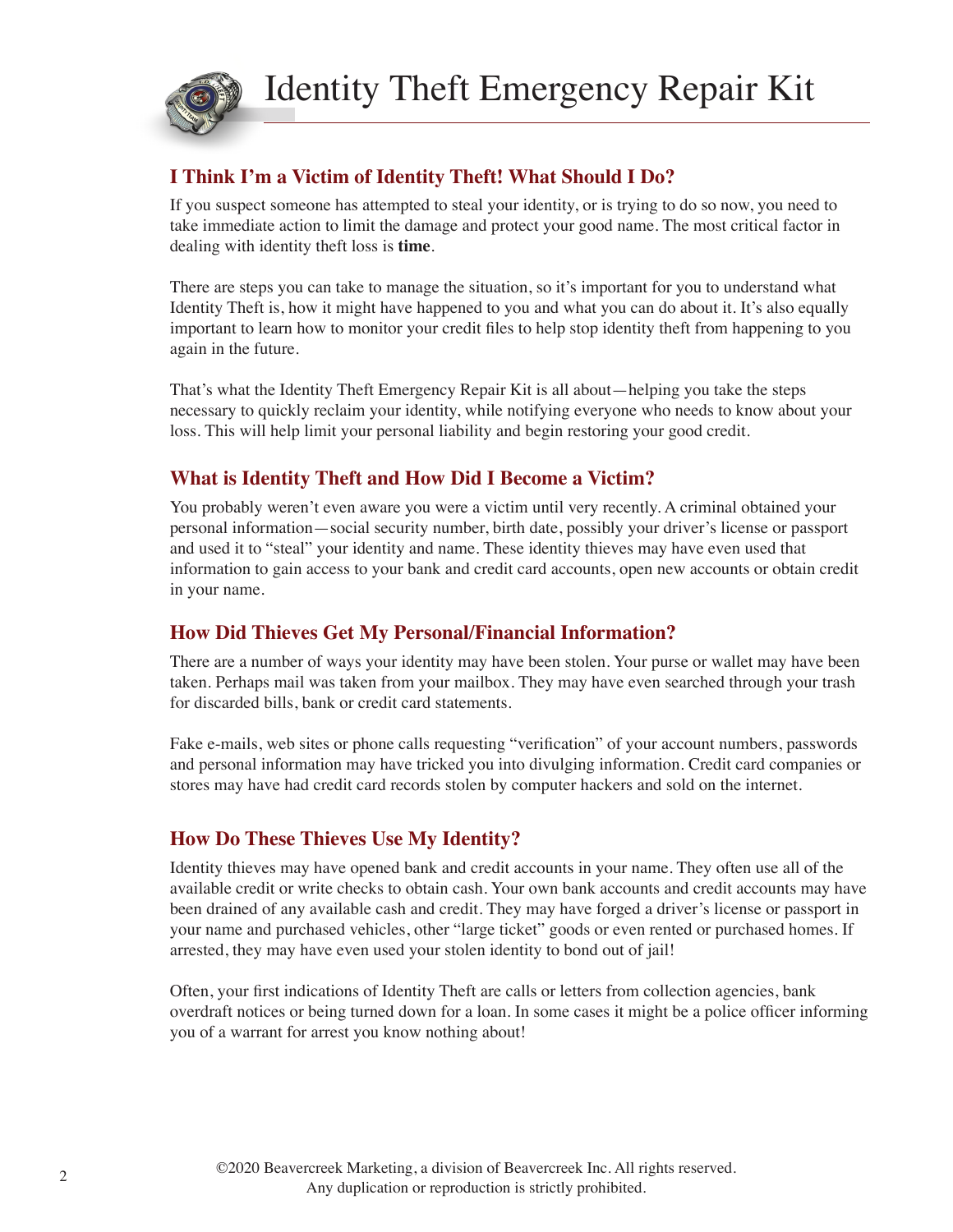#### **How Much is This Going to Cost Me Financially?**

As stated earlier, time is of the essence. The sooner you begin reporting suspicious activity, the more you can reduce the impact. You may already be facing bank fees, credit card charges and other costs associated with your own accounts, as well as having to explain that you weren't responsible for other accounts you knew nothing about. The good news is that there are some limitations on what firms can try to recover from you, so it's essential that you report the fraud and subsequent losses promptly. As time goes by, these limitations can expire.

Here's a list that summarizes the loss potential and how long you have to make your report:

#### **• Fraudulent Credit Card Charges:**

You cannot be held liable for more than \$50 for fraudulent purchases made with your credit card, as long as you let the credit card company know within 60 days of when the credit card statement with the fraudulent charges was sent to you. Some credit card issuers say cardholders who are victims of fraudulent transactions on their accounts have no liability for them at all.

#### **• Lost or Stolen ATM/Debit Card:**

If your ATM or debit card is lost or stolen, you may not be held liable for more than \$50 for the misuse of your card, as long as you notify the bank or credit union within two business days after you realize the card is missing. If you do not report the loss of your card promptly, your liability may increase.

#### **• Fraudulent Electronic Withdrawals:**

If fraudulent electronic withdrawals are made from your bank or credit union account, and your ATM or debit card has not been lost or stolen, you are not liable, as long as you notify the bank or credit union in writing of the error within 60 days of the date the bank or credit union account statement with the fraudulent withdrawals was sent to you.

#### **• Fraudulent Checks:**

Under most state laws, you are liable for just a limited amount for fraudulent checks issued on your bank or credit union account, as long as you notify the bank or credit union promptly. Contact your state banking or consumer protection agency for more information.

#### **• Fraudulent New Accounts:**

Under most state laws, you are not liable for any debt incurred on fraudulent accounts opened in your name and without your permission. Contact your state attorney general's office for more information.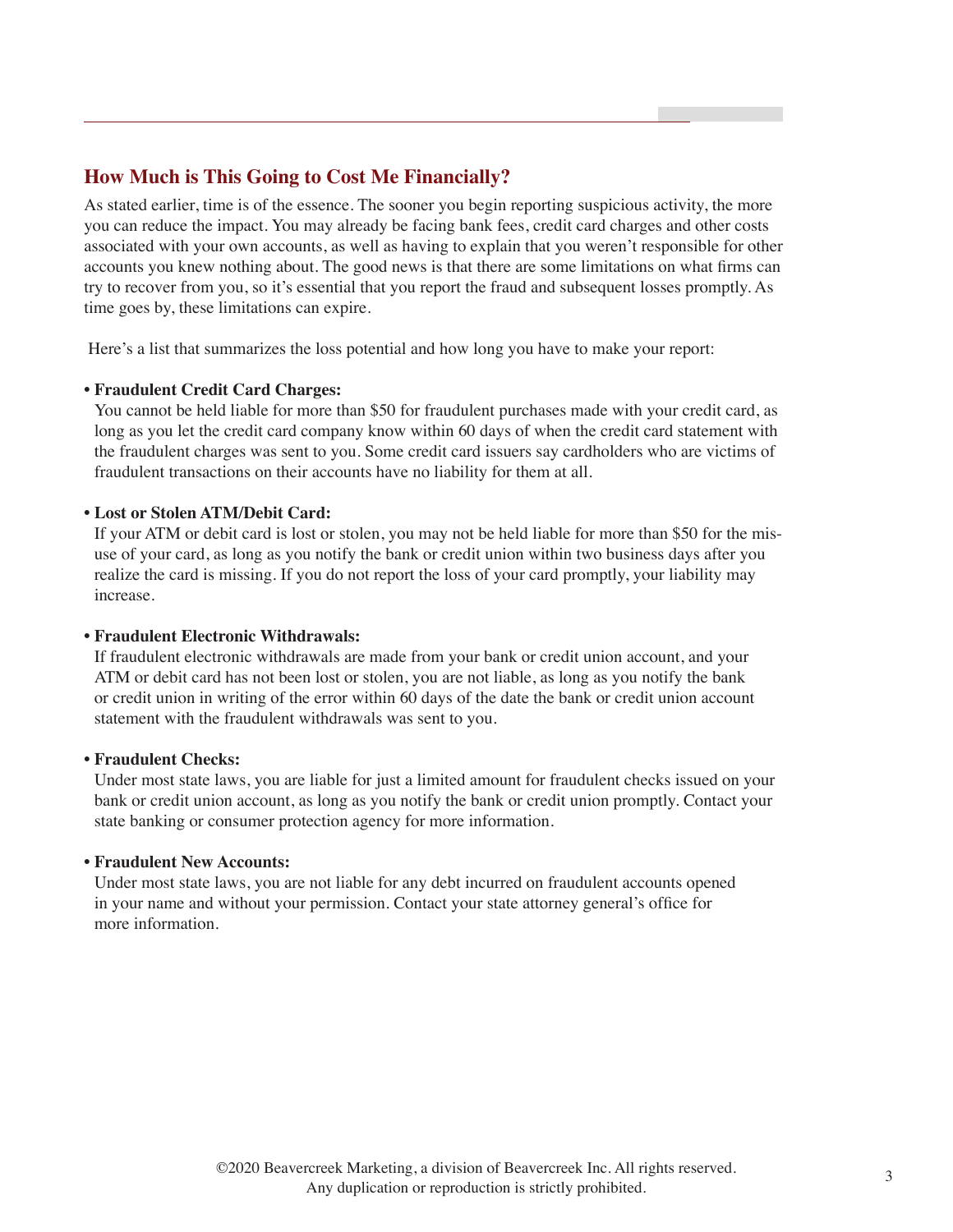#### **What Should I Do First?**

#### **You** *can* **recover your good name and credit, by following these 5 SIMPLE STEPS!**

Follow the 5 simple steps in this workbook to record all needed information, notify financial institutions, credit accounts and others of your loss. We've made it as easy as possible to do all of the things necessary to limit your financial losses, while tracking your progress in restoring your good name and credit.

It is important that you keep track of your reporting and follow-up activities. *(Easy to use forms can be found beginning on page 7.)*

#### **STEP ONE: Contact One of the Three Major Credit Bureaus**

Contact the toll-free fraud number of any of the three consumer reporting companies to place a fraud alert on your credit report. Fraud alerts help prevent identity thieves from opening any more accounts in your name. You only need to contact one of the three companies to place an alert, and they will contact the other two.

*For Credit Bureaus: Use Form A to contact the bureaus and track your progress.*

#### **STEP TWO: Contact Your Financial Institutions and Credit Vendors.**

Report the identity theft to each creditor and financial institution you do business with—even if you do not have any specific knowledge of a loss from some of them. Change any accounts, access codes, pin numbers and passwords you need and replace any ATM or other cards.

#### *Remember to change your online account usernames and passwords!*

Ask each company if they have a specific ID Theft Affidavit or theft reporting form you should use to file your report. If they do not, use the ID Theft Affidavit Form in this workbook to make your report. (See *Instructions for Completing the ID Theft Affidavit* page in this workbook.)

We have made it easy for you to track your progress in contacting these firms.

**For Financial Institutions and Creditors: Complete Form B For Credit Card Accounts: Complete Form C For Online Accounts (eBay, Pay Pal, etc.) Complete Form D**

*(NOTE: DO NOT list any passwords on these forms!)*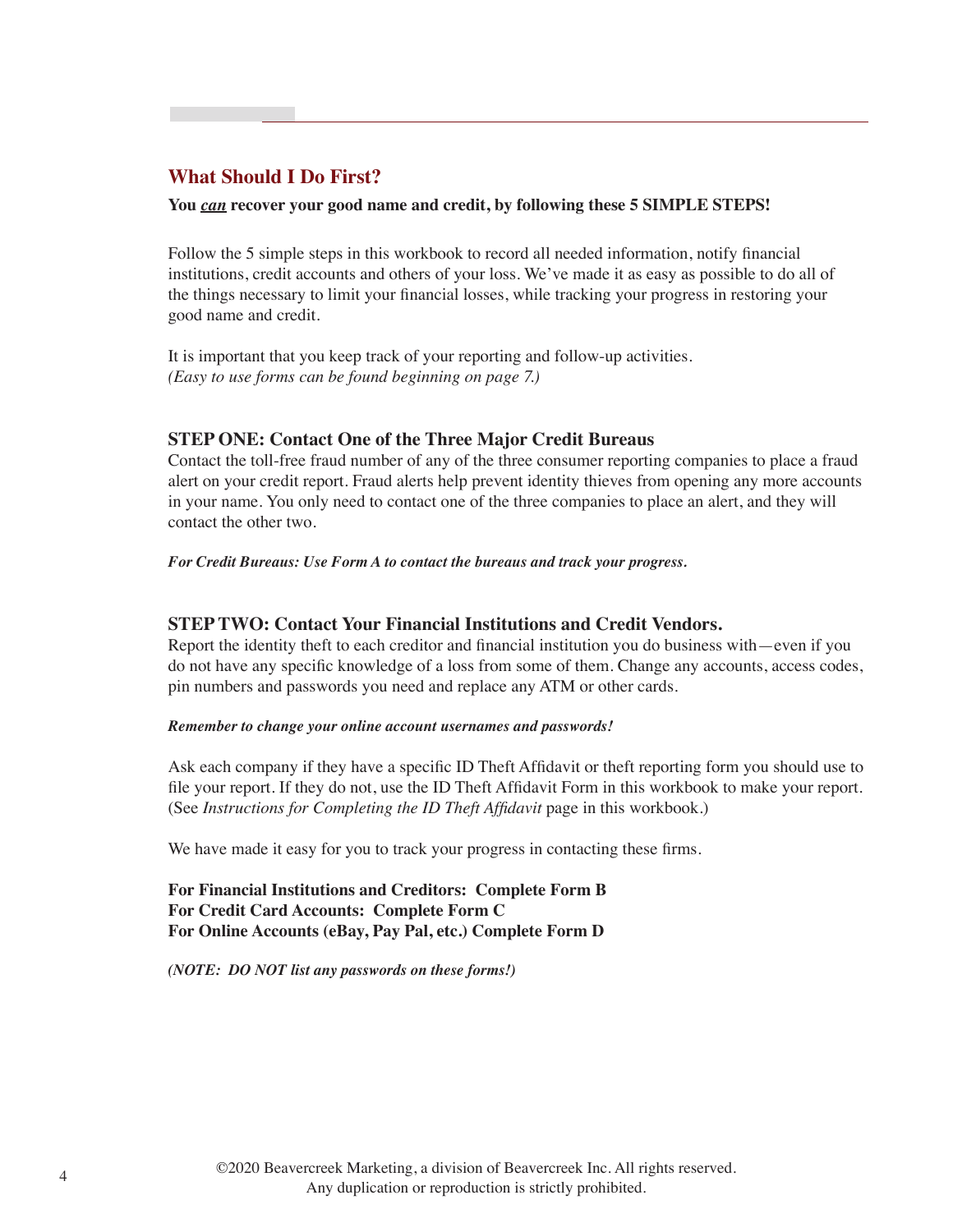#### **STEP THREE: File a Local Police Report.**

It is important that you file a police report in your local area. Obtain a copy of the filed report, as you will need it to verify to credit issuers, your financial institution and credit bureaus that you were a victim of identity theft. Depending on your situation, the local police or sheriff may recommend filing additional reports with other agencies.

You should also file a report with the Federal Trade Commission (FTC). They act as a clearinghouse on Identity Theft in the United States and often forward reports to other agencies investigating similar crimes. This is also important because providing a printed copy of your FTC ID Theft Complaint to the local police department and having it incorporated in their report creates an Identity Theft Report that provides certain protections.

#### **This Identity Theft Report can be used to:**

- 1) Permanently block fraudulent information from appearing on your credit report
- 2) Ensure that debts do not reappear on your credit report
- 3) Prevent a company from continuing to collect debts that result from identity theft
- 4) Place an extended fraud alert on your credit report.

#### *Reporting to Law Enforcement and the FTC: Use Form E*

#### **STEP FOUR: Other Agencies You May Need to Contact:**

There are several other organizations that you may need to advise of your identity theft.

#### These include:

**Homeowner/Renter Insurance Carrier.** Some homeowner and related policies have coverage for theft losses. Contact your agent or claims department to verify coverage. File a loss report if necessary.

**Postal Inspection Service.** If you suspect your mail has been tampered with, stolen or an unauthorized address change has been made, contact your local Postmaster or Postal Inspector. You can also make a report at www.usps.com.

**Department of Motor Vehicles.** If you believe someone has obtained or is attempting to obtain your operator license or identification card using your name or information, report it immediately.

**Social Security Administration.** If you believe your social security number is being used for fraudulent purposes, contact the Social Security Administration's hotline at (800) 269-0271.

**Utility Service.** Criminals may open cellular phone or other utility service accounts using your name. You may need to contact those firms and report the fraud.

**U.S. Department of State.** If your passport or passport information was stolen, you need to notify the U.S. Department of State of your loss and obtain a replacement. This can be done online at https://travel.state.gov/content/travel/en/passports/have-passport/lost-stolen.html or call (877) 487-2778.

*Track your contacts with other agencies and firms using Form F.*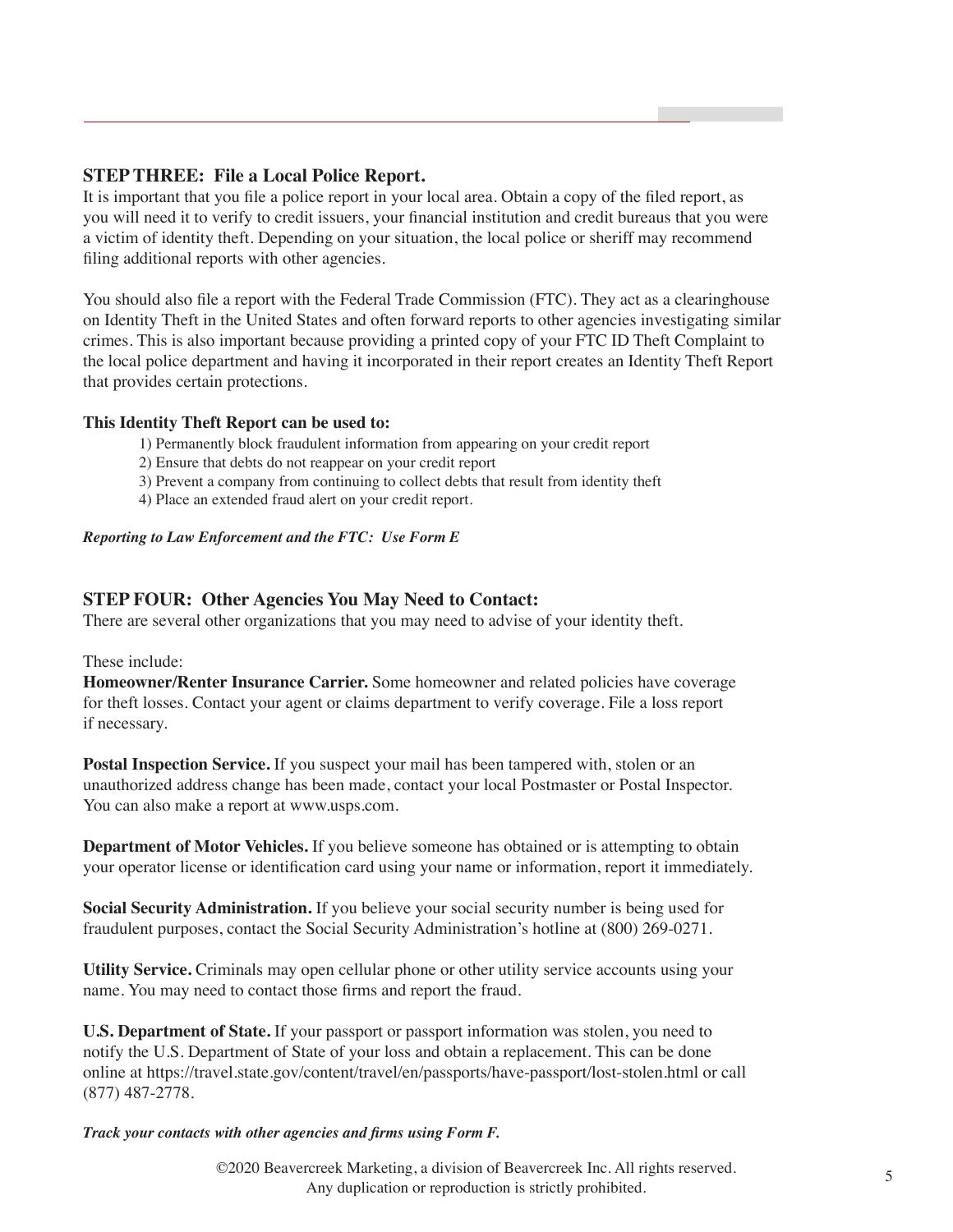#### **STEP FIVE: Keep Track of Your Accounts.**

After you report your identity theft, you need to review all of your account statements and transactions regularly. You should report any discrepancies immediately. Be vigilant in checking your credit reports and monitoring your account statements.

#### *Monitor your monthly statements: Use Form G*

#### **That's it! You're now on the road to recovering your credit and good name.**

To help you prevent future incidents of Identity Theft, follow these ten tips.

#### **Ten Tips to Secure Your Identity:**

- 1. Never give your social security number or other personal information to anyone online.
- 2. Do not open unsolicited email, open web pages or call phone numbers listed in suspicious emails, even if it appears urgent or demands an immediate response.
- 3. Make sure you have anti-spyware and anti-virus software on your computer, keep them updated and run scans at least weekly.
- 4. Use strong passwords, eight characters or more, including numbers. Use a random order instead of words and change passwords frequently.
- 5. Check your bank and credit card statements when they arrive and verify any charge you don't remember making.
- 6. Shred any documents containing personal information before you throw it in the trash.
- 7. Promptly remove mail from your mailbox. If you're gone for more than a day, have mail held at the Post Office until you return.
- 8. Keep your passwords and access codes secret! Don't leave them in easy to find places on your desk—at work or in your home.
- 9. Don't provide personal information over the phone to callers demanding confirmation of your identity.
- 10. Keep your personal papers, passports and social security cards secured in a lock box or other device and out of view.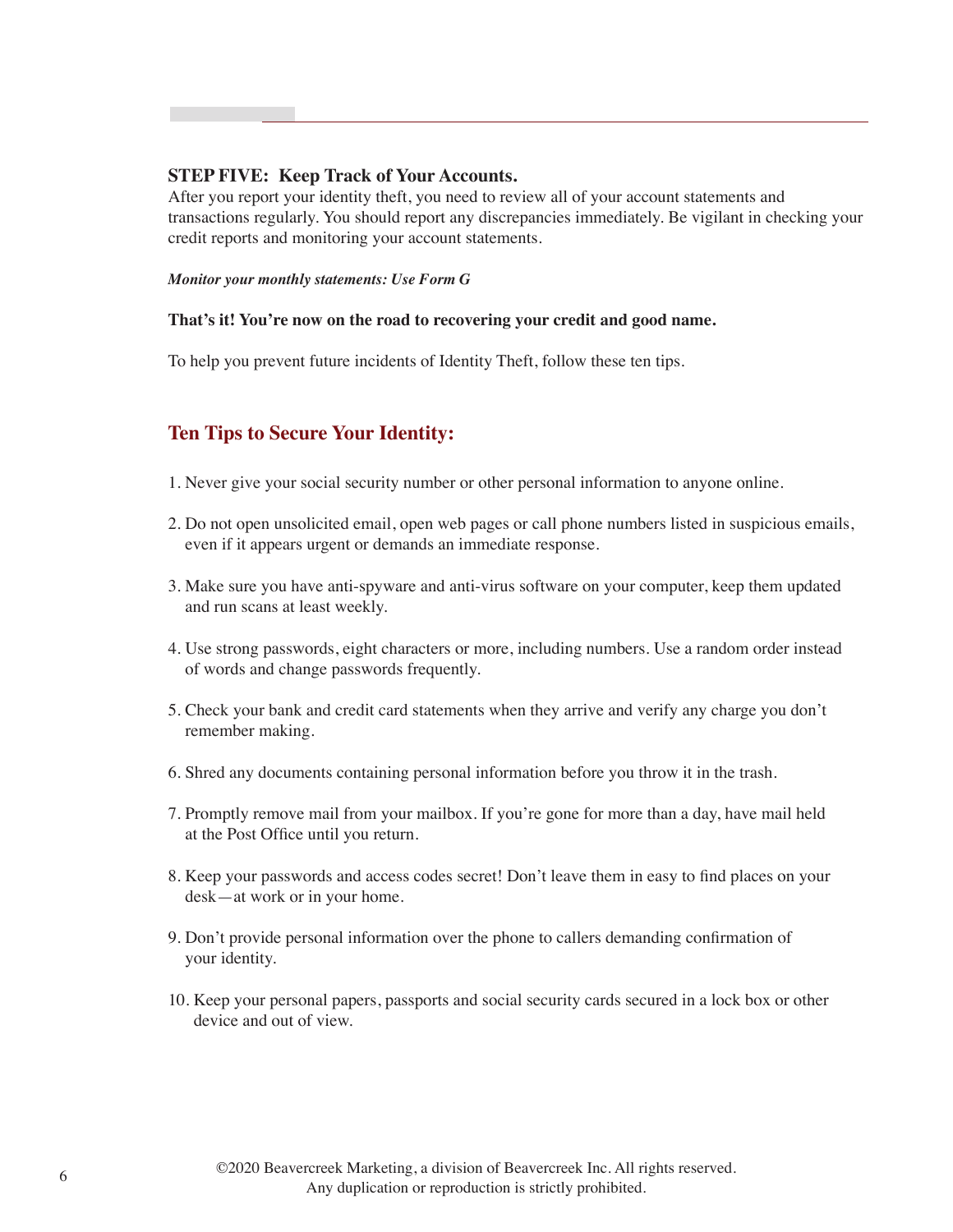## **Credit Bureaus** Credit Bureaus

Contact any one of the Credit Bureaus to report Identity Theft, determine the steps Contact any one of the Credit Bureaus to report Identity Theft, determine the steps necessary to resolve inaccuracies and obtain a copy of your credit report. necessary to resolve inaccuracies and obtain a copy of your credit report.

| <b>Bureau</b>                                    | Date Contacted | Contact Name   Notes | Follow-up Needed |
|--------------------------------------------------|----------------|----------------------|------------------|
| Equifax: 1-800-525-6285<br>www.equifax.com       |                |                      |                  |
| Experian: 1-888-397-3742<br>www.experian.com     |                |                      |                  |
| TransUnion: 1-800-680-7289<br>www.transunion.com |                |                      |                  |
| Other Local Credit Bureau:                       |                |                      |                  |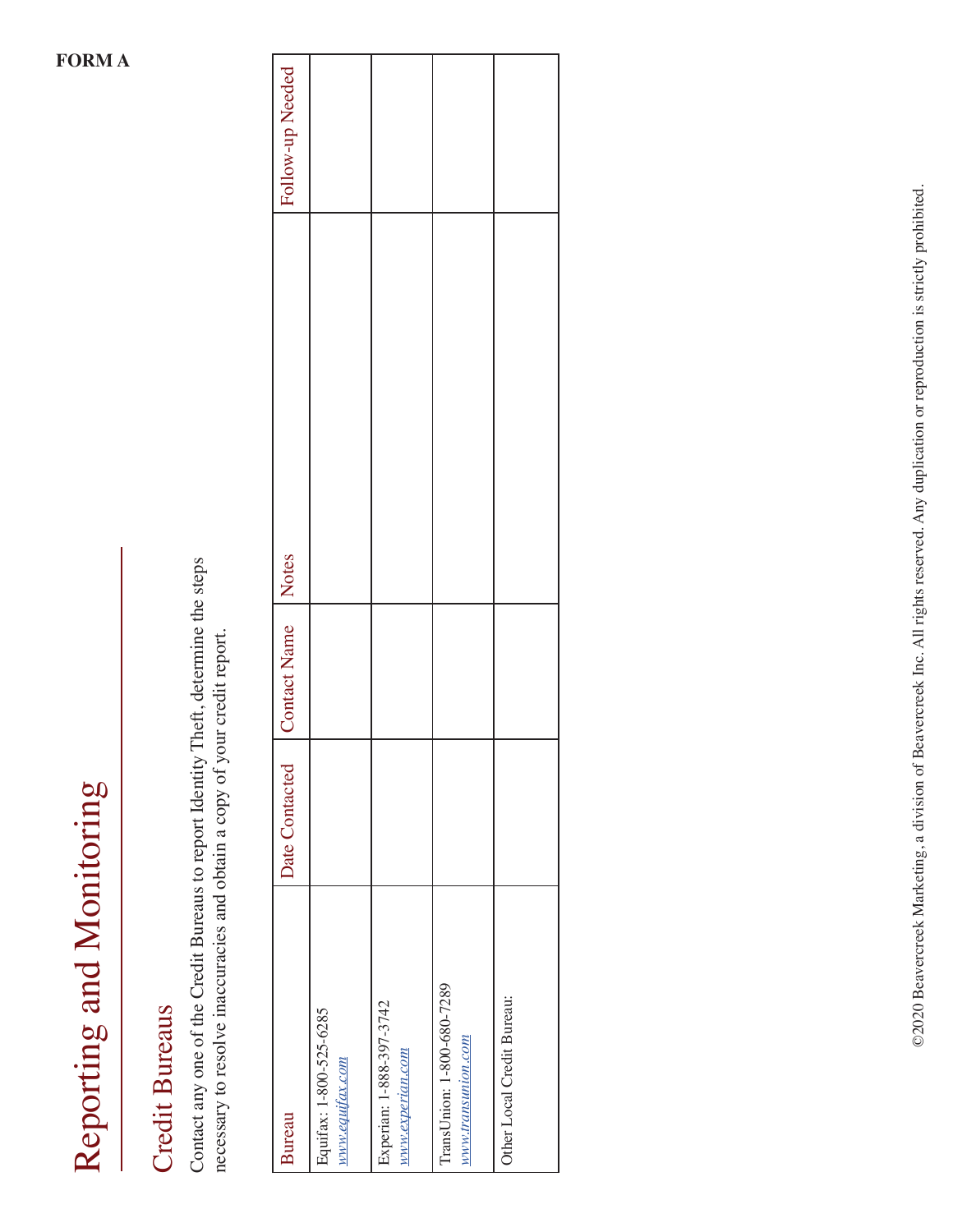Financial Institutions & Other Creditors Financial Institutions & Other Creditors

Notify any financial institution or credit issuer you currently have an account or relationship Notify any financial institution or credit issuer you currently have an account or relationship with of any fraudulent activity that has occurred and make any reports necessary. with of any fraudulent activity that has occurred and make any reports necessary.

| Notes                                   |  |  |  |  |  |
|-----------------------------------------|--|--|--|--|--|
| Phone Number                            |  |  |  |  |  |
| Name<br>of Contact                      |  |  |  |  |  |
| Date of<br>Contact                      |  |  |  |  |  |
| Account<br>Information                  |  |  |  |  |  |
| Financial Institution/<br>Credit Issuer |  |  |  |  |  |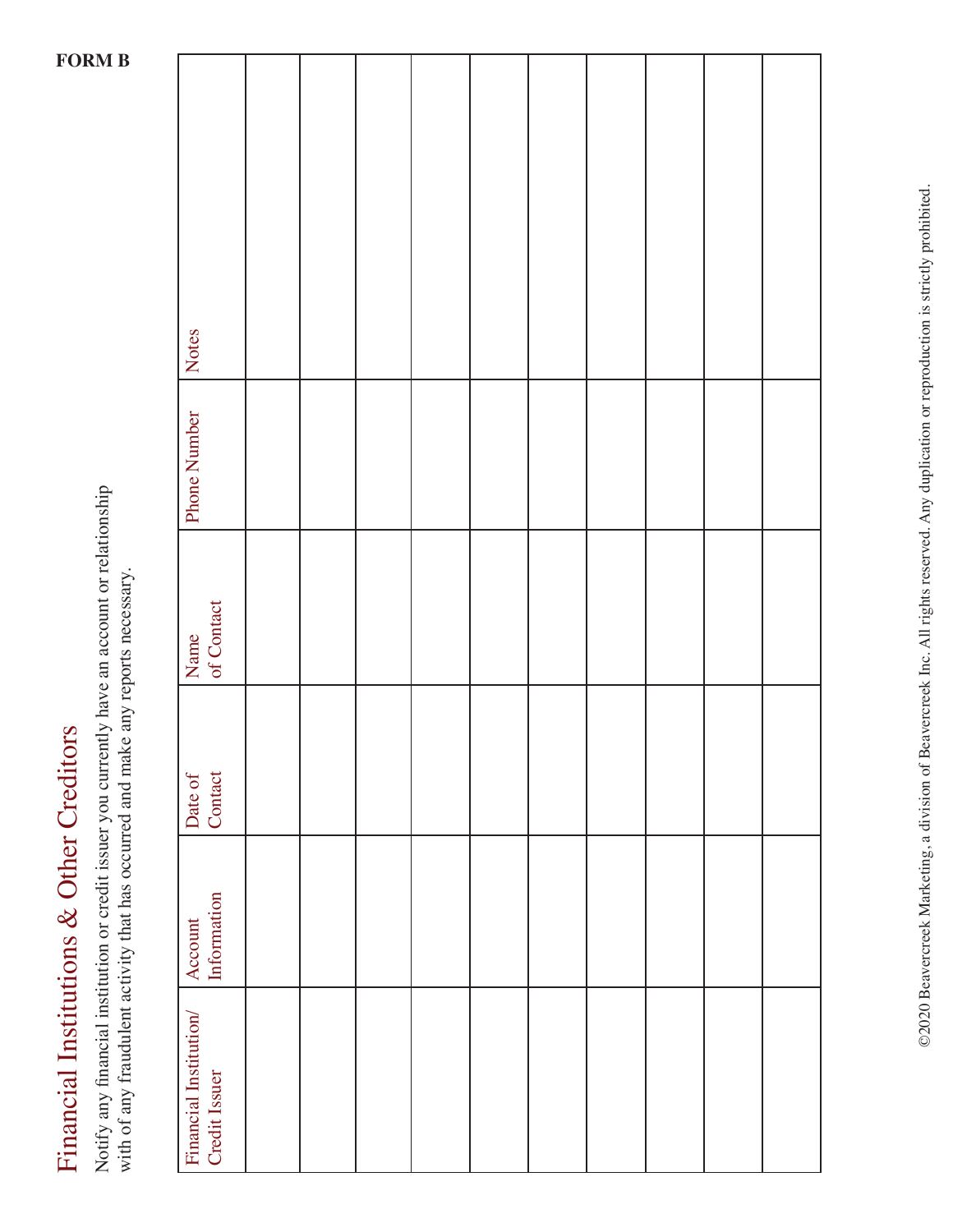## **Credit Cards** Credit Cards

Notify all credit card companies of identification theft. Cancel all current cards and have new ones issued. Notify all credit card companies of identification theft. Cancel all current cards and have new ones issued. *Don't forget to destroy any old cards in your possession.*  Don't forget to destroy any old cards in your possession.

| Notes         |                    |  |  |  |  |  |  |
|---------------|--------------------|--|--|--|--|--|--|
| Phone Number  |                    |  |  |  |  |  |  |
|               | Name<br>of Contact |  |  |  |  |  |  |
| Date of       | Contact            |  |  |  |  |  |  |
| Account       | Information        |  |  |  |  |  |  |
| Credit Issuer |                    |  |  |  |  |  |  |

©2020 Beavercreek Marketing, a division of Beavercreek Inc. All rights reserved. Any duplication or reproduction is strictly prohibited. ©2020 Beavercreek Marketing, a division of Beavercreek Inc. All rights reserved. Any duplication or reproduction is strictly prohibited.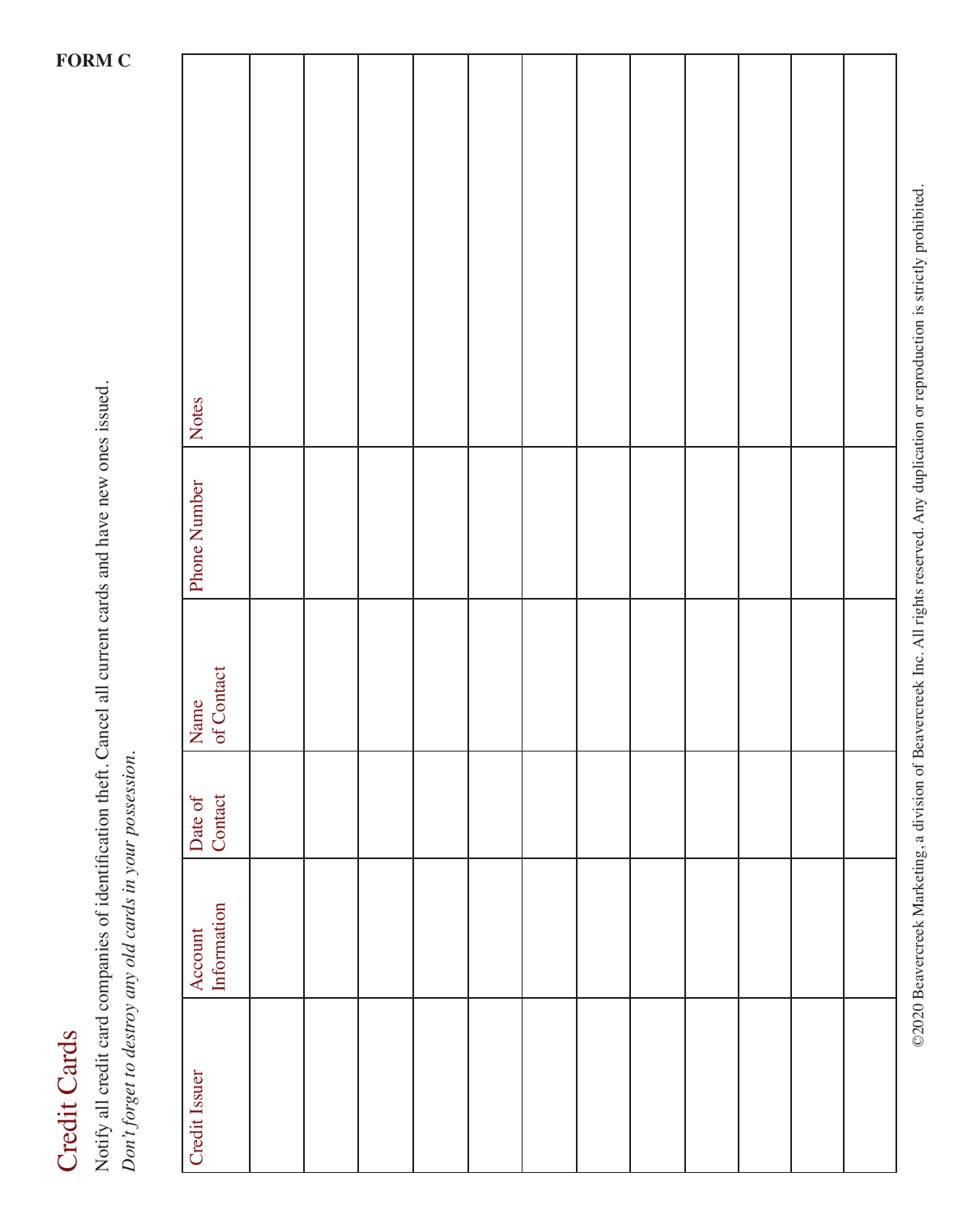| てくと<br>℩<br>ڗ                                |
|----------------------------------------------|
| Ì<br><b>SURFACTIVE CONTRACT DESCRIPTIONS</b> |
| ļ<br>:                                       |
|                                              |
| $\frac{1}{2}$                                |
|                                              |

Ensure account security by changing usernames and passwords on all accounts, such as online shopping Ensure account security by changing usernames and passwords on all accounts, such as online shopping firms, (E-Bay, Pay Pal), etc. Note: Don't make the passwords too simple! firms, (E-Bay, Pay Pal), etc. *Note: Don't make the passwords too simple!*

| Comments (DO NOT LIST PASSWORD HERE) |  |  |  |  |  |  |
|--------------------------------------|--|--|--|--|--|--|
| Date Changed                         |  |  |  |  |  |  |
| Account Type                         |  |  |  |  |  |  |
| Account Name                         |  |  |  |  |  |  |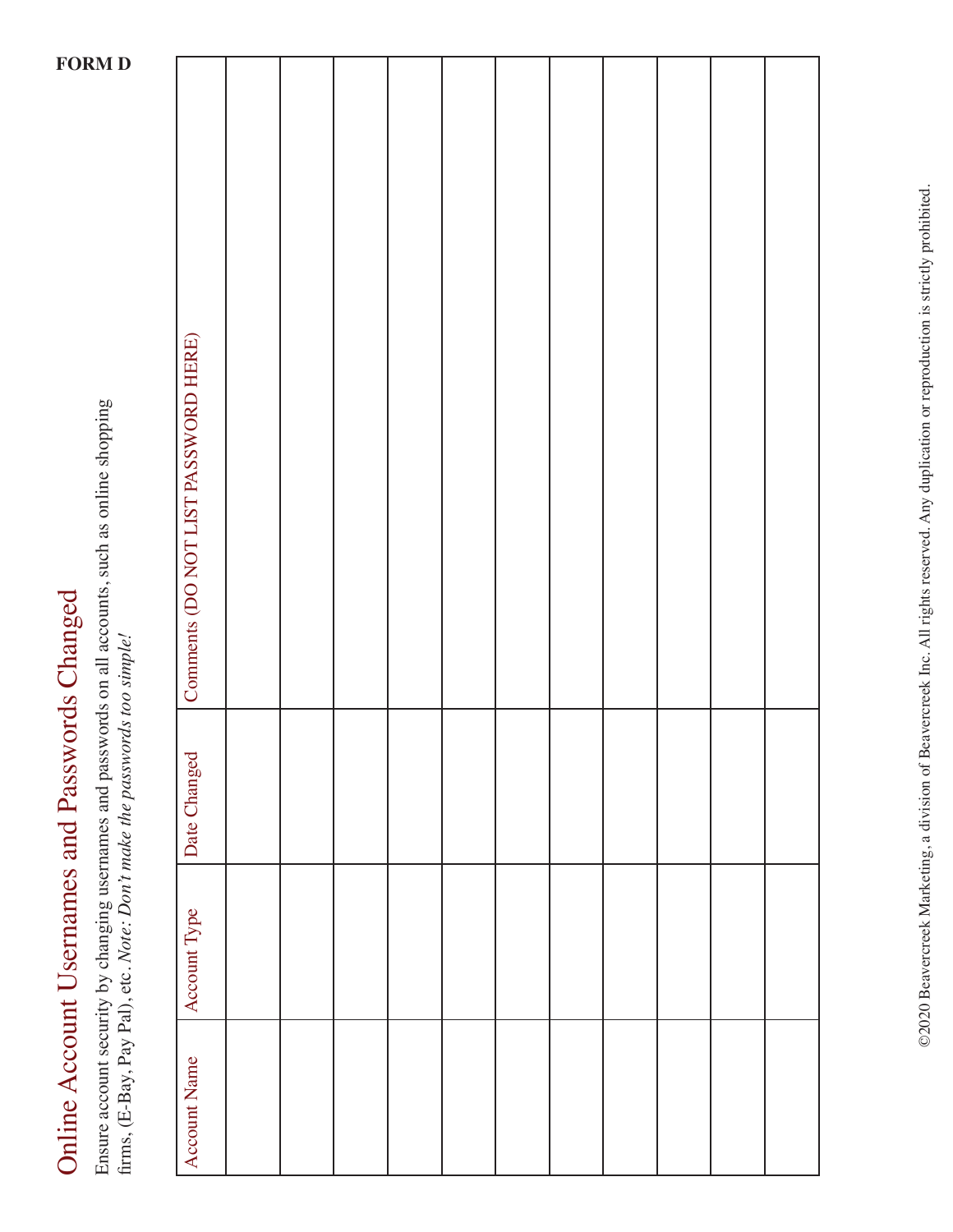# Law Enforcement Law Enforcement

Make a local police report of your loss and identification theft. Ask if there are any Make a local police report of your loss and identification theft. Ask if there are any other recommended agencies you should contact to make additional reports. other recommended agencies you should contact to make additional reports. Request a copy of the police report for your records. *Request a copy of the police report for your records.*

| Notes                                  |                                                   |                                                                              |                                 |                                 |                                 |
|----------------------------------------|---------------------------------------------------|------------------------------------------------------------------------------|---------------------------------|---------------------------------|---------------------------------|
| <b>File Number</b>                     |                                                   |                                                                              |                                 |                                 |                                 |
| (Name/Badge Number)<br>to:<br>Reported |                                                   |                                                                              |                                 |                                 |                                 |
| Phone Number                           |                                                   |                                                                              |                                 |                                 |                                 |
| Name of Department                     | Department or<br>Sheriff's Office<br>Local Police | reportfraud.ftc.gov<br>$1 - 877 - 438 - 4338$<br>Federal Trade<br>Commission | Other Law Enforcement<br>Agency | Other Law Enforcement<br>Agency | Other Law Enforcement<br>Agency |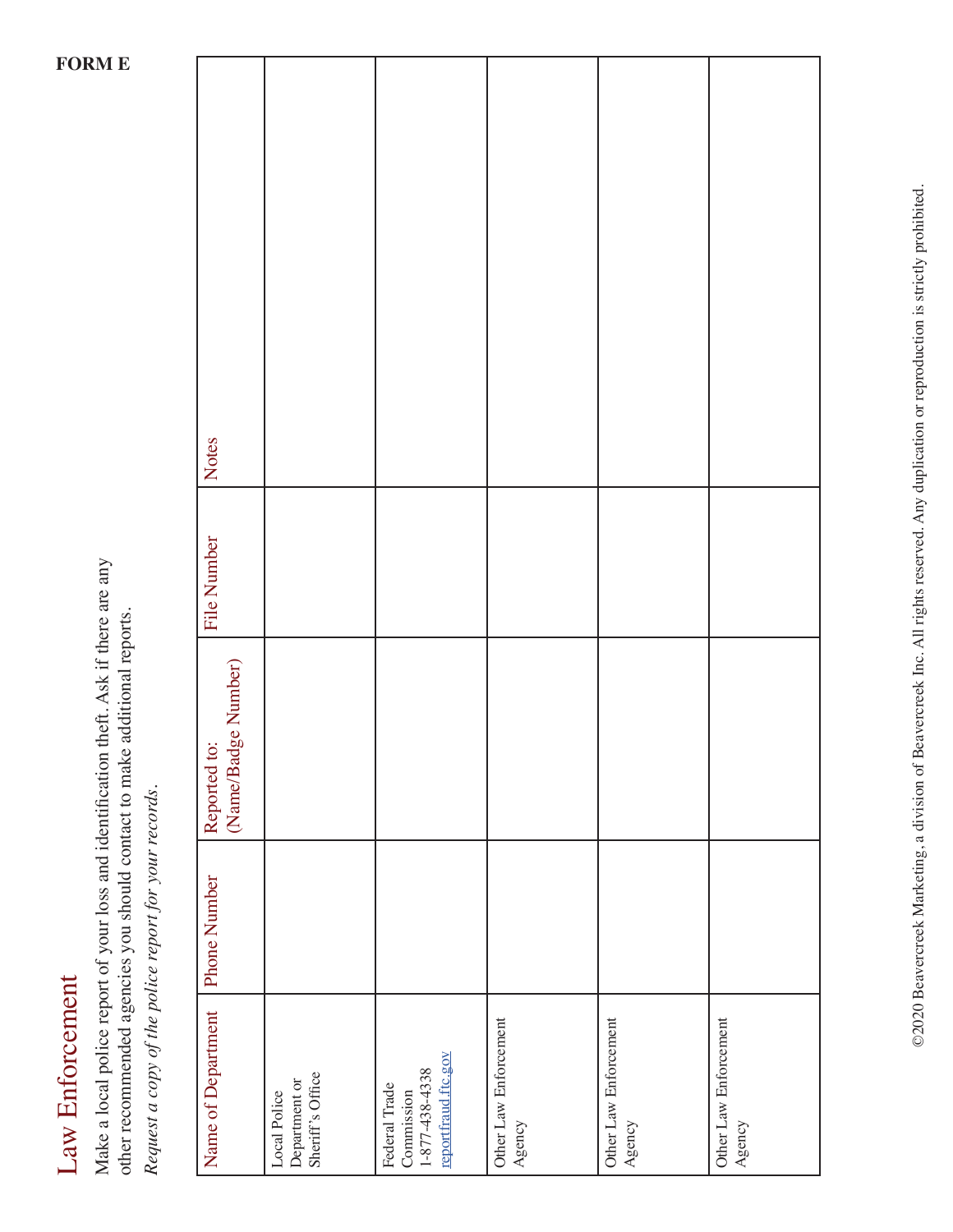| Other Agencies/Firms You May Need                                                                             |           | to Contact           |                  |                                                                                          |               |
|---------------------------------------------------------------------------------------------------------------|-----------|----------------------|------------------|------------------------------------------------------------------------------------------|---------------|
| (Check boxes YES or NO, then complete lines for information as needed)                                        |           |                      |                  |                                                                                          | <b>FORM F</b> |
| Is there coverage in homeowner/renter or other policy for ID Theft losses? $\square$ Yes<br>Insurance Company |           |                      |                  | D<br>N<br>O<br>O<br>N<br>O                                                               |               |
| Company                                                                                                       | Policy#   | Contact              | Phone            | Notes                                                                                    |               |
|                                                                                                               |           |                      |                  |                                                                                          |               |
| <b>US Postal Service</b>                                                                                      |           |                      |                  |                                                                                          |               |
| Has my address been compromised or mail stolen from mailbox? U Yes                                            |           |                      | $\sum_{i=1}^{n}$ |                                                                                          |               |
| Local Postmaster or Inspector                                                                                 | Phone#    | Notes                |                  |                                                                                          |               |
|                                                                                                               |           |                      |                  |                                                                                          |               |
| <b>Department of Motor Vehicles</b>                                                                           |           |                      |                  |                                                                                          |               |
| Has my driver's license information been compromised?                                                         |           | <b>O</b> Yes DNo     |                  |                                                                                          |               |
| Local or State DMV                                                                                            | $P$ hone# | <b>Notes</b>         |                  |                                                                                          |               |
|                                                                                                               |           |                      |                  |                                                                                          |               |
| <b>Utilities</b>                                                                                              |           |                      |                  |                                                                                          |               |
| Has my utilities or phone information been compromised? $\Box$ Yes                                            |           |                      | $\sum_{i=1}^{n}$ |                                                                                          |               |
| Utilities Department                                                                                          | Phone#    | <b>Notes</b>         |                  |                                                                                          |               |
| Gas                                                                                                           |           |                      |                  |                                                                                          |               |
| Electrical/Power                                                                                              |           |                      |                  |                                                                                          |               |
| Phone                                                                                                         |           |                      |                  |                                                                                          |               |
| Cable                                                                                                         |           |                      |                  |                                                                                          |               |
| Internet                                                                                                      |           |                      |                  |                                                                                          |               |
| <b>Social Security Administration</b>                                                                         |           |                      |                  |                                                                                          |               |
| Has my social security number been compromised or a                                                           |           |                      |                  | D<br>D<br>O<br>N<br>O<br>duplicate card been issued without my permission? $\square$ Yes |               |
| (800) 269-0271 or your local SSA Office   Contacted                                                           |           |                      | Date             | Notes                                                                                    |               |
|                                                                                                               |           |                      |                  |                                                                                          |               |
| <b>U.S. Department of State</b>                                                                               |           |                      |                  |                                                                                          |               |
| Has my passport or passport information been stolen?                                                          |           | $\Box$ Yes $\Box$ No |                  |                                                                                          |               |
| U.S. Department of State                                                                                      |           | Phone#               | Notes            |                                                                                          |               |
| https://travel.state.gov/content/travel/en/passports/have-passport/<br>lost-stolen.html                       |           | 487-2778<br>(877)    |                  |                                                                                          |               |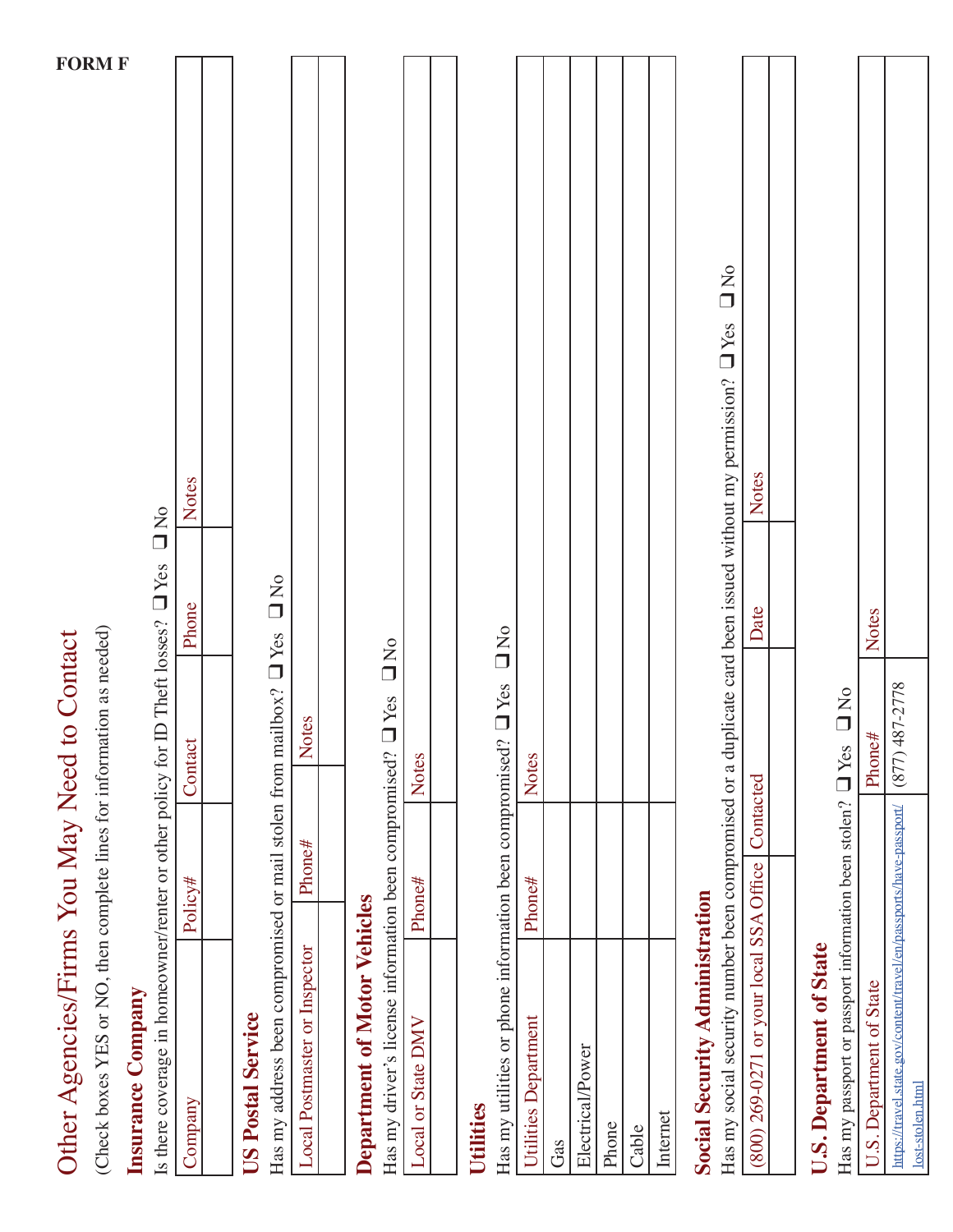Verify that all activity on your monthly statement is correct. Verify that all activity on your monthly statement is correct.

| $\mathbf G$ |               |  |  |  |  |  |  |
|-------------|---------------|--|--|--|--|--|--|
|             |               |  |  |  |  |  |  |
|             |               |  |  |  |  |  |  |
|             |               |  |  |  |  |  |  |
|             |               |  |  |  |  |  |  |
|             |               |  |  |  |  |  |  |
|             |               |  |  |  |  |  |  |
|             |               |  |  |  |  |  |  |
|             |               |  |  |  |  |  |  |
|             |               |  |  |  |  |  |  |
|             |               |  |  |  |  |  |  |
|             |               |  |  |  |  |  |  |
|             |               |  |  |  |  |  |  |
|             |               |  |  |  |  |  |  |
|             |               |  |  |  |  |  |  |
|             |               |  |  |  |  |  |  |
|             |               |  |  |  |  |  |  |
|             |               |  |  |  |  |  |  |
|             |               |  |  |  |  |  |  |
|             |               |  |  |  |  |  |  |
|             | Notes         |  |  |  |  |  |  |
|             |               |  |  |  |  |  |  |
|             |               |  |  |  |  |  |  |
|             |               |  |  |  |  |  |  |
|             |               |  |  |  |  |  |  |
|             | Date Verified |  |  |  |  |  |  |
|             |               |  |  |  |  |  |  |
|             |               |  |  |  |  |  |  |
|             |               |  |  |  |  |  |  |
|             | Account Type  |  |  |  |  |  |  |
|             |               |  |  |  |  |  |  |
|             |               |  |  |  |  |  |  |
|             |               |  |  |  |  |  |  |
|             |               |  |  |  |  |  |  |
|             |               |  |  |  |  |  |  |
|             |               |  |  |  |  |  |  |
|             |               |  |  |  |  |  |  |
|             | Credit Issuer |  |  |  |  |  |  |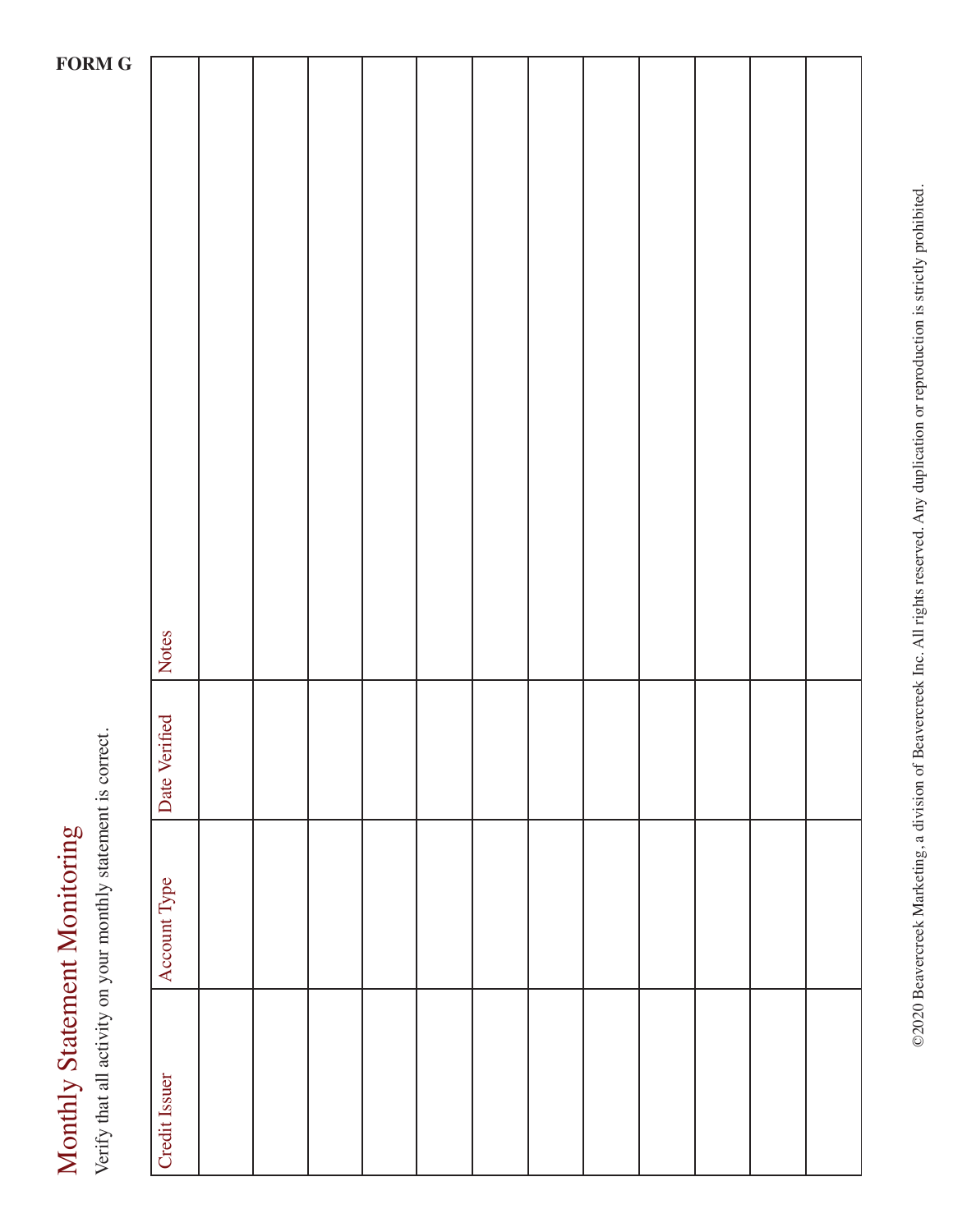

#### **Instructions for Completing the ID Theft Affidavit**

**NOTE: This form is ONLY to be used to report that a new account has been opened in your name but does not belong to you. In other words, you are reporting that your identity was stolen and someone else used it to fraudulently open an account.** 

*It should NOT be used to file reports with Law Enforcement or other Government Agencies.*

#### **Steps to Completing the Affidavit:**

The ID Theft Affidavit has two parts—the ID Theft Affidavit form includes general information, while the Fraudulent Account Statement is specific to the fraudulent account found in your name.

- Contact each company that opened a fraudulent account in your name. Ask the following questions:
	- a. Do they have specific forms needed to report the fraud?
	- b. If they do not have a specific form, explain that you are going to send them the FTC ID Theft Affidavit and Fraudulent Account Statement. Do they require that it be notarized?
	- c. How long do you have to file the report? (Some companies want reports filed within two weeks.)
- Complete the first part—the "ID Theft Affidavit," where you report general information about yourself and the theft. You will need to make several copies of this form so that you can send a copy to each company. (If a company requires the notarized form, each copy must be notarized separately.)
- Complete the second part—the "Fraudulent Account Statement," where you describe the fraudulent account that was opened in your name. This form should be completed individually for each company you need to inform of a fraudulent account.
- Make sure you keep copies of each affidavit that you send.
- When you send an affidavit, attach copies (NOT ORIGINALS) of any supporting documents they request, such as a copy of your driver's license or police report.
- Be as accurate and complete as possible in completing the documents. Printing the information clearly will make it easier and faster to receive a response from the company!
- Mail each affidavit "Certified, Return Receipt Requested" to the company so that you can prove it was received.
- If you are unable to complete the affidavit yourself, a legal guardian or someone with power of attorney may complete it for you.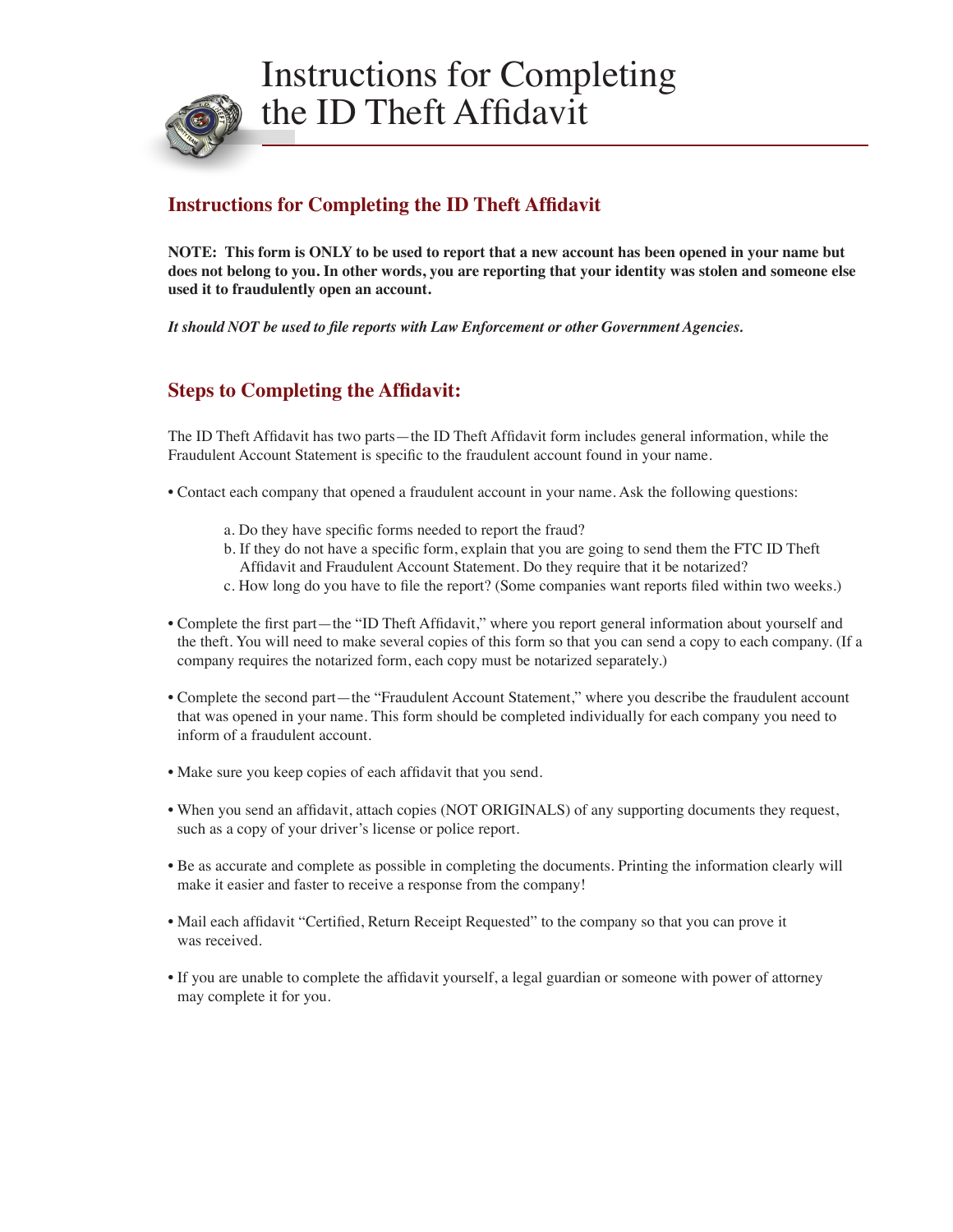|--|--|

| <b>ID Theft Affidavit</b>                                                                            |              |                |
|------------------------------------------------------------------------------------------------------|--------------|----------------|
| Victim Information                                                                                   |              |                |
|                                                                                                      |              |                |
| (2) (If different from above) When the events described in this affidavit took place, I was known as |              |                |
| (Middle)<br>(First)                                                                                  | (Last)       | (Jr., Sr., ll) |
| (day/month/year)                                                                                     |              |                |
|                                                                                                      |              |                |
|                                                                                                      |              |                |
|                                                                                                      |              |                |
|                                                                                                      |              |                |
|                                                                                                      | (month/year) |                |
|                                                                                                      |              |                |
|                                                                                                      |              |                |
| (8) (If different from above) When the events described in this affidavit took place, my address was | (month/year) | (month/year)   |
|                                                                                                      |              |                |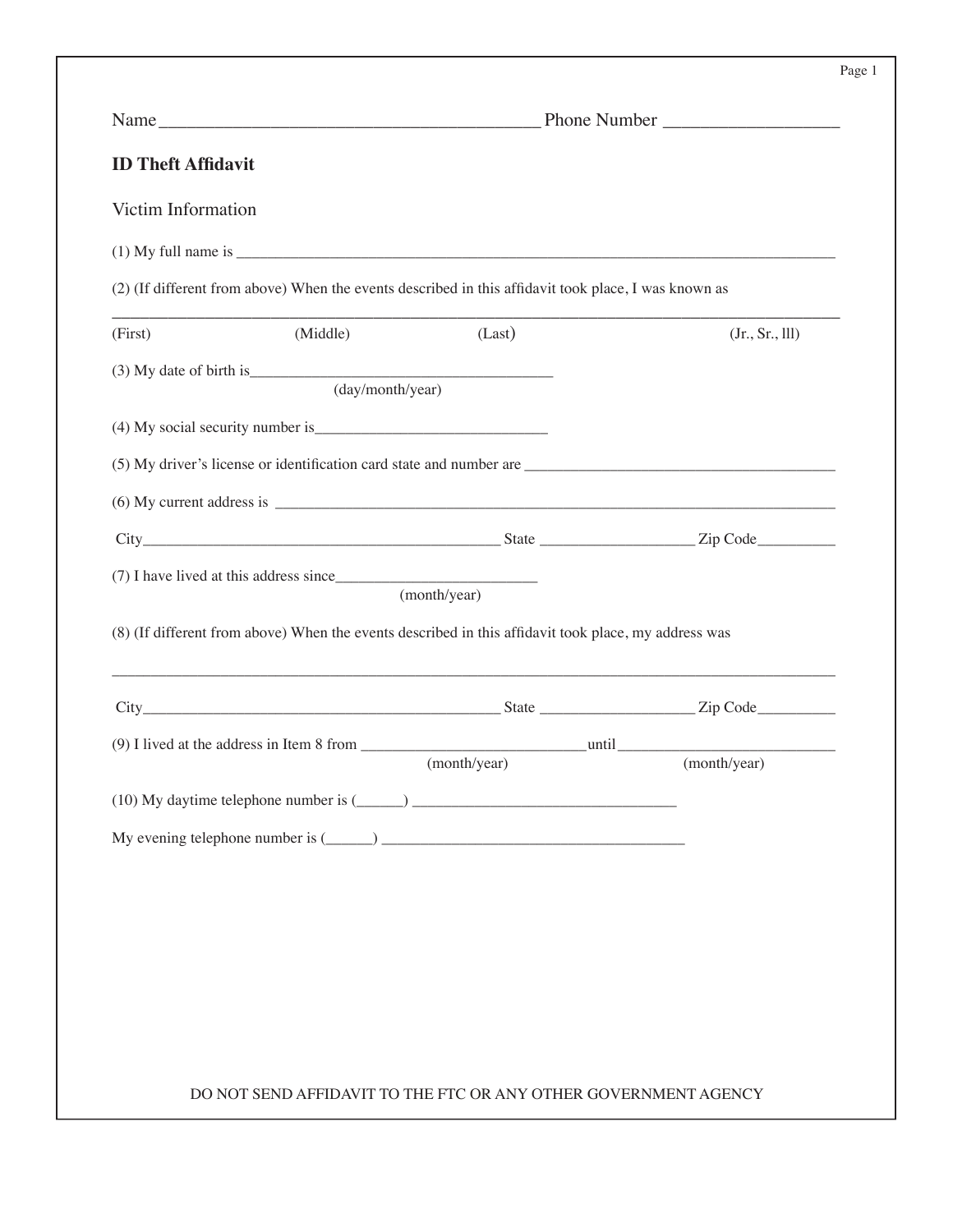Name\_\_\_\_\_\_\_\_\_\_\_\_\_\_\_\_\_\_\_\_\_\_\_\_\_\_\_\_\_\_\_\_\_\_\_\_\_\_\_\_\_ Phone Number \_\_\_\_\_\_\_\_\_\_\_\_\_\_\_\_\_\_\_

#### How the Fraud Occurred

Check all that apply for items 11-16:

- $(11)$   $\Box$  I did not authorize anyone to use my name or personal information to seek the money, credit, loans, goods or services described in this report
- $(12)$  I did not receive any benefit, money, goods or services as a result of the events described in this report.
- $(13)$   $\Box$  My identification documents (for example, credit cards; birth certificate; driver's license; social security card; etc.) were stolen, lost on or about\_\_\_\_\_\_\_\_\_\_\_\_\_\_\_\_\_(day/month/year)
- $(14)$   $\Box$  To the best of my knowledge and belief, the following person(s) used my information (for example, my name, address, date of birth, existing account numbers, social security number, mother's maiden name, etc.) or identification documents to get money, credit, loans, goods or services without my knowledge or authorization:

| Name (if known)                   | Name (if known)                   |
|-----------------------------------|-----------------------------------|
| Address (if known)                | Address (if known)                |
| Phone number(s) (if known)        | Phone number(s) (if known)        |
| Additional information (if known) | Additional information (if known) |

- $(15)$   $\Box$  I do NOT know who used my information or identification documents to get money, credit, loans, goods or services without my knowledge or authorization.
- $(16)$   $\Box$  Additional comments: (For example, description of the fraud, which documents or information were used or how the identity thief gained access to your information.)

\_\_\_\_\_\_\_\_\_\_\_\_\_\_\_\_\_\_\_\_\_\_\_\_\_\_\_\_\_\_\_\_\_\_\_\_\_\_\_\_\_\_\_\_\_\_\_\_\_\_\_\_\_\_\_\_\_\_\_\_\_\_\_\_\_\_\_\_\_\_\_\_\_\_\_\_\_\_\_\_\_\_\_\_\_\_\_\_\_\_\_\_\_

\_\_\_\_\_\_\_\_\_\_\_\_\_\_\_\_\_\_\_\_\_\_\_\_\_\_\_\_\_\_\_\_\_\_\_\_\_\_\_\_\_\_\_\_\_\_\_\_\_\_\_\_\_\_\_\_\_\_\_\_\_\_\_\_\_\_\_\_\_\_\_\_\_\_\_\_\_\_\_\_\_\_\_\_\_\_\_\_\_\_\_\_\_

\_\_\_\_\_\_\_\_\_\_\_\_\_\_\_\_\_\_\_\_\_\_\_\_\_\_\_\_\_\_\_\_\_\_\_\_\_\_\_\_\_\_\_\_\_\_\_\_\_\_\_\_\_\_\_\_\_\_\_\_\_\_\_\_\_\_\_\_\_\_\_\_\_\_\_\_\_\_\_\_\_\_\_\_\_\_\_\_\_\_\_\_\_

\_\_\_\_\_\_\_\_\_\_\_\_\_\_\_\_\_\_\_\_\_\_\_\_\_\_\_\_\_\_\_\_\_\_\_\_\_\_\_\_\_\_\_\_\_\_\_\_\_\_\_\_\_\_\_\_\_\_\_\_\_\_\_\_\_\_\_\_\_\_\_\_\_\_\_\_\_\_\_\_\_\_\_\_\_\_\_\_\_\_\_\_\_

\_\_\_\_\_\_\_\_\_\_\_\_\_\_\_\_\_\_\_\_\_\_\_\_\_\_\_\_\_\_\_\_\_\_\_\_\_\_\_\_\_\_\_\_\_\_\_\_\_\_\_\_\_\_\_\_\_\_\_\_\_\_\_\_\_\_\_\_\_\_\_\_\_\_\_\_\_\_\_\_\_\_\_\_\_\_\_\_\_\_\_\_\_

(attach additional pages as necessary)

DO NOT SEND AFFIDAVIT TO THE FTC OR ANY OTHER GOVERNMENT AGENCY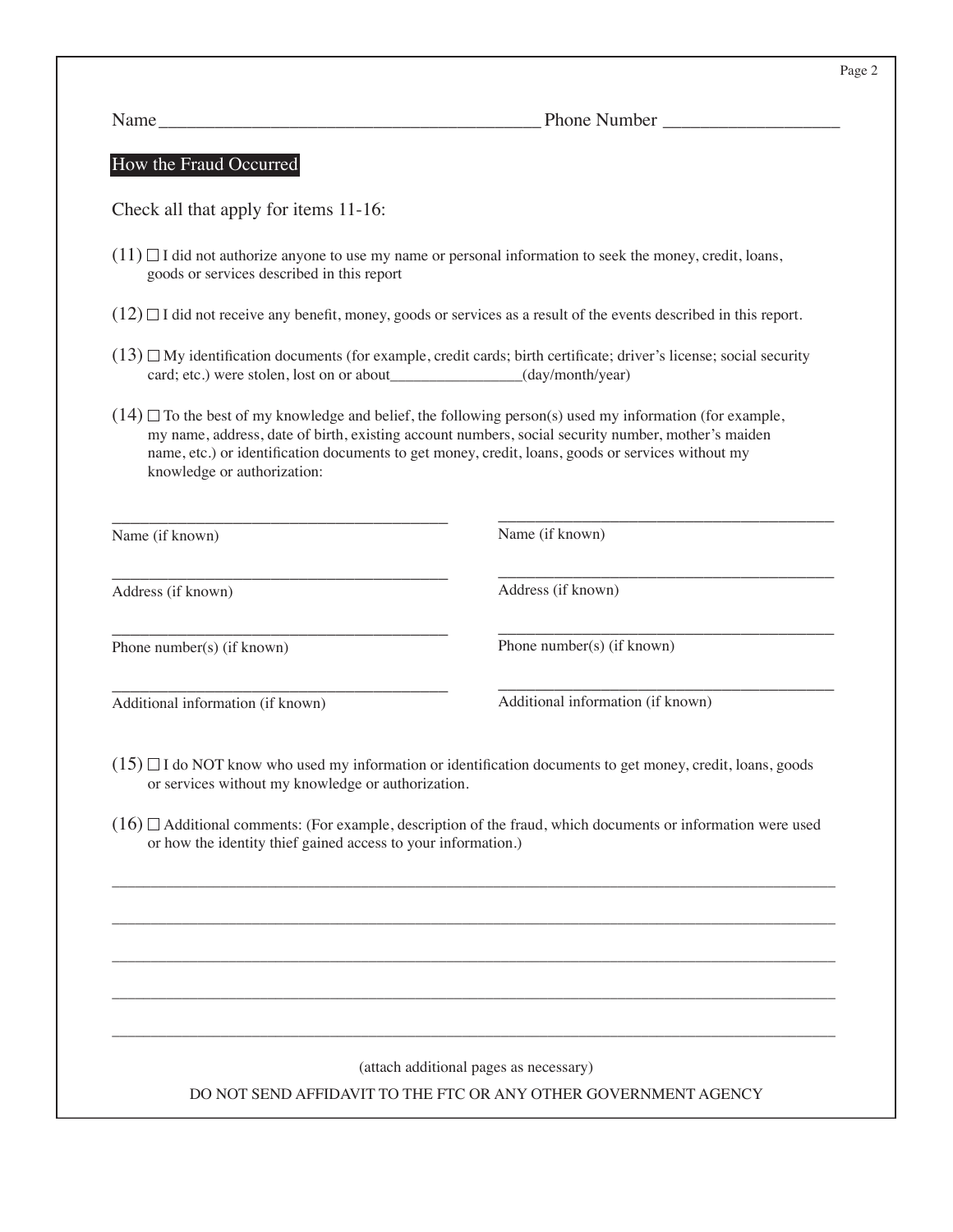| am |  |
|----|--|
|----|--|

Phone Number \_

#### Victim's Law Enforcement Actions

- (17) (check one) I  $\Box$  am  $\Box$  am not willing to assist in the prosecution of the person(s) who committed this fraud.
- (18) (check one) I  $\Box$  am  $\Box$  am not authorizing the release of this information to law enforcement for the purpose of assisting them in the investigation and prosecution of the person(s) who committed this fraud.
- (19) (check all that apply)  $I \Box$  have  $\Box$  have not reported the events described in this affidavit to the police or other law enforcement agency. The police  $\Box$  did  $\Box$  did not write a report. In the event you have contacted the police or other law enforcement agency, please complete the following:

| (Agency #1)      | (Officer/Agency personnel taking report) |
|------------------|------------------------------------------|
| (Date of report) | (Report number, if any)                  |
| (Phone numbers)  | (Email address, if any)                  |
| $(Agency \#2)$   | (Officer/Agency personnel taking report) |
| (Date of report) | (Report number, if any)                  |
| (Phone number)   | (Email address, if any)                  |

#### Documentation Checklist

Please indicate the supporting documentation you are able to provide to the companies you plan to notify. Attach copies (NOT originals) to the affidavit before sending it to the companies.

- $(20)$   $\Box$  A copy of a valid government-issued photo-identification card (for example, your driver's license, state-issued ID card or your passport). If you are under 16 and don't have a photo-ID, you may submit a copy of your birth certificate or a copy of your official school records showing your enrollment and place of residence.
- $(21)$  Proof of residency during the time the disputed bill occurred, the loan was made or the other event took place (for example, a rental/lease agreement in your name, a copy of a utility bill or a copy of an insurance bill).

#### DO NOT SEND AFFIDAVIT TO THE FTC OR ANY OTHER GOVERNMENT AGENCY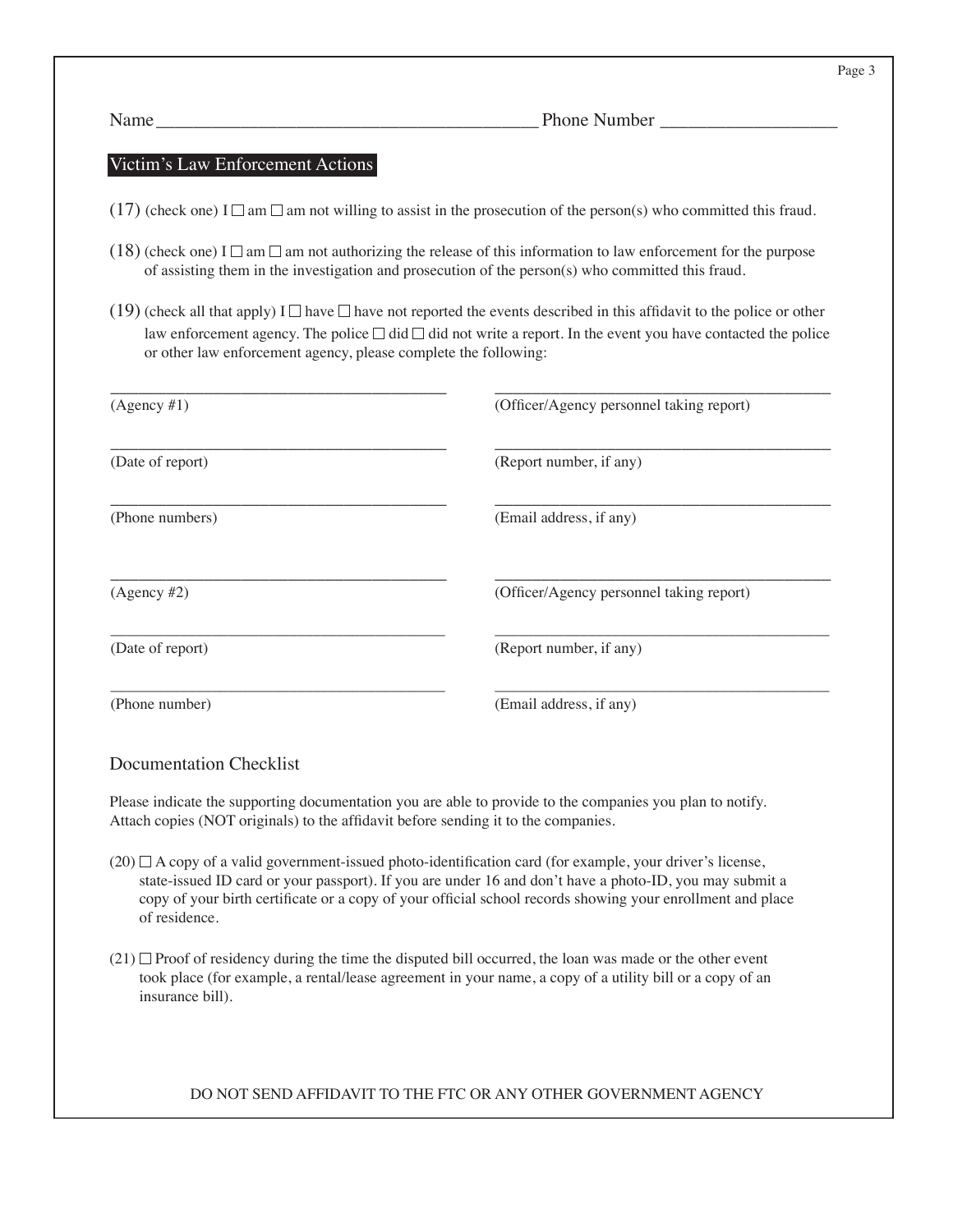Page 4

Name\_\_\_\_\_\_\_\_\_\_\_\_\_\_\_\_\_\_\_\_\_\_\_\_\_\_\_\_\_\_\_\_\_\_\_\_\_\_\_\_\_ Phone Number \_\_\_\_\_\_\_\_\_\_\_\_\_\_\_\_\_\_\_

 $(22)$   $\Box$  A copy of the report you filed with the police or sheriff's department. If you are unable to obtain a report or report number from the police, please indicate that in Item 19. Some companies only need the report number, not a copy of the report. You may want to check with each company.

#### **Signature**

I certify that, to the best of my knowledge and belief, all the information on and attached to this affidavit is true, correct, and complete and made in good faith. I also understand that this affidavit or the information it contains may be made available to federal, state, and/or local law enforcement agencies for such action within their jurisdiction as they deem appropriate. I understand that knowingly making any false or fraudulent statement or representation to the government may constitute a violation of 18 U.S.C. §1001 or other federal, state, or local criminal statutes, and may result in imposition of a fine or imprisonment or both.

\_\_\_\_\_\_\_\_\_\_\_\_\_\_\_\_\_\_\_\_\_\_\_\_\_\_\_\_\_\_\_\_\_\_\_\_\_\_\_\_\_\_\_\_\_\_\_\_\_ \_\_\_\_\_\_\_\_\_\_\_\_\_\_\_\_\_\_\_\_\_\_\_\_\_\_\_\_\_\_\_\_\_\_\_

(Signature) (Date signed)

\_\_\_\_\_\_\_\_\_\_\_\_\_\_\_\_\_\_\_\_\_\_\_\_\_\_\_\_\_\_\_\_\_\_\_\_\_\_\_\_\_\_\_\_\_\_\_\_\_ (Notary)

[Check with each company. Creditors sometimes require notarization. If they do not, please have one witness (non-relative) sign below that you completed and signed this affidavit.]

\_\_\_\_\_\_\_\_\_\_\_\_\_\_\_\_\_\_\_\_\_\_\_\_\_\_\_\_\_\_\_\_\_\_\_\_\_\_\_\_\_\_\_\_\_\_\_\_\_\_ \_\_\_\_\_\_\_\_\_\_\_\_\_\_\_\_\_\_\_\_\_\_\_\_\_\_\_\_\_\_\_\_\_\_

\_\_\_\_\_\_\_\_\_\_\_\_\_\_\_\_\_\_\_\_\_\_\_\_\_\_\_\_\_\_\_\_\_\_\_\_\_\_\_\_\_\_\_\_\_\_\_\_\_\_ \_\_\_\_\_\_\_\_\_\_\_\_\_\_\_\_\_\_\_\_\_\_\_\_\_\_\_\_\_\_\_\_\_\_

Witness:

(Signature) (Printed name )

(Date) (Telephone number)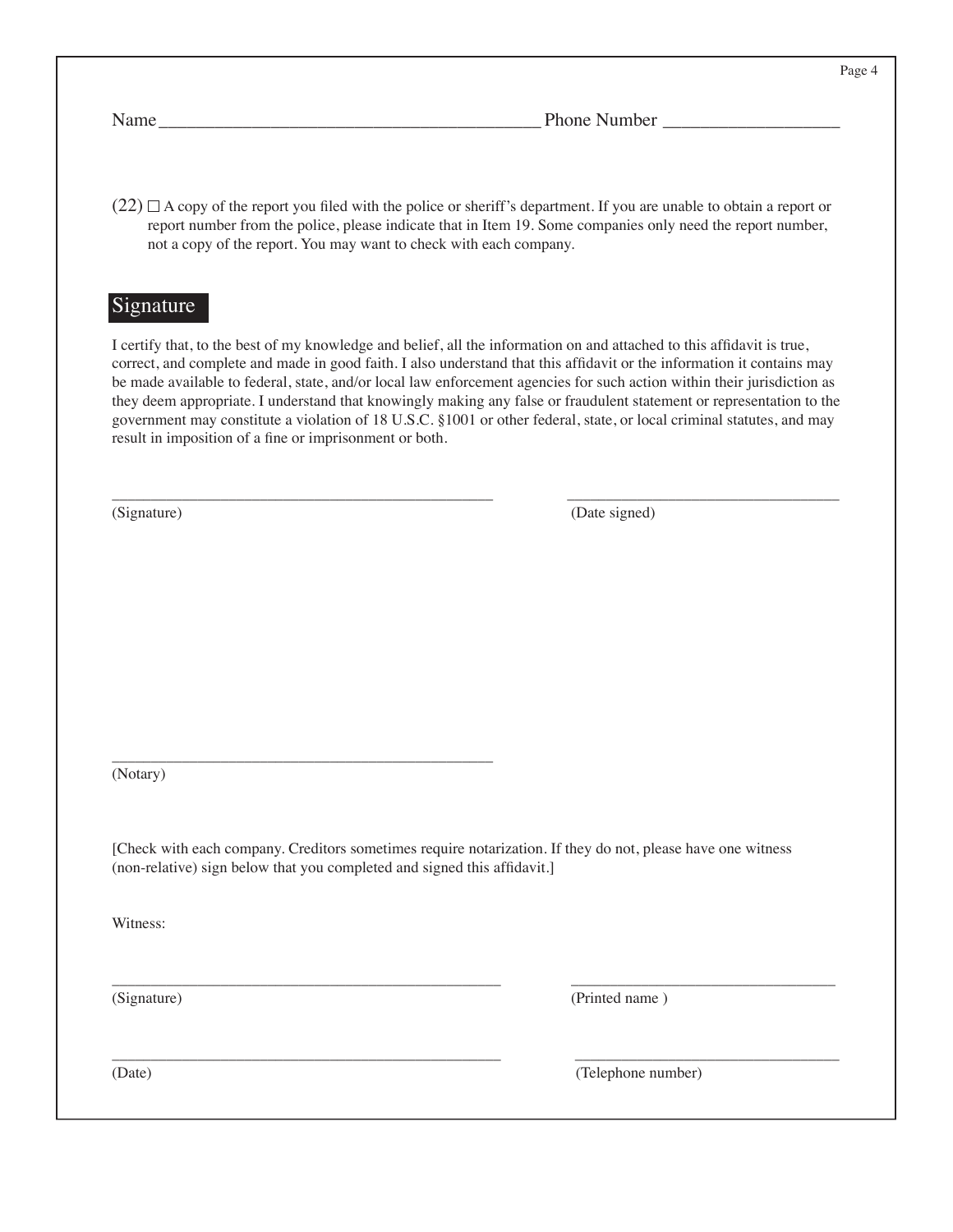Name\_\_\_\_\_\_\_\_\_\_\_\_\_\_\_\_\_\_\_\_\_\_\_\_\_\_\_\_\_\_\_\_\_\_\_\_\_\_\_\_\_ Phone Number \_\_\_\_\_\_\_\_\_\_\_\_\_\_\_\_\_\_\_

#### Fraudulent Account Statement

#### Completing this Statement

- Make as many copies of this page as you need. Complete a separate page for each company you're notifying and only send it to that company. Include a copy of your signed affidavit.
- List only the account(s) you're disputing with the company receiving this form. See the example below.
- If a collection agency sent you a statement, letter or notice about the fraudulent account, attach a copy of that document (NOT the original).

I declare (check all that apply):

 $\Box$  As a result of the event(s) described in the ID Theft Affidavit, the following account(s) was/were opened at your company in my name without my knowledge, permission or authorization using my personal information or identifying documents:

| <b>Creditor Name/Address</b><br>(the company that opened<br>the account or provided the<br>goods or services) | Account<br>Number | Type of unauthorized<br>credit/goods/services<br>provided by creditor<br>(if known) | Date<br>issued or<br>opened<br>(if known) | Amount/Value<br>provided<br>(the amount<br>charged or<br>the cost of the<br>goods/services) |
|---------------------------------------------------------------------------------------------------------------|-------------------|-------------------------------------------------------------------------------------|-------------------------------------------|---------------------------------------------------------------------------------------------|
| Example<br><b>Example National Bank</b><br>22 Main Street<br>Columbus, Ohio 22722                             | 01234567-89       | Auto Loan                                                                           | 01/05/2007                                | \$25,500.00                                                                                 |
|                                                                                                               |                   |                                                                                     |                                           |                                                                                             |
|                                                                                                               |                   |                                                                                     |                                           |                                                                                             |

 $\Box$  During the time of the accounts described above, I had the following account open with your company:

Billing name

Billing address \_\_\_\_\_\_\_\_\_\_\_\_\_\_\_\_\_\_\_\_\_\_\_\_\_\_\_\_\_\_\_\_\_\_\_\_\_\_\_\_\_\_\_\_\_\_\_\_\_\_\_\_\_\_\_\_\_\_\_\_\_\_\_\_\_\_\_\_\_\_\_\_\_\_\_\_\_\_\_\_

Account number \_\_\_\_\_\_\_\_\_\_\_\_\_\_\_\_\_\_\_\_\_\_\_\_\_\_\_\_\_\_\_\_\_\_\_\_\_\_\_\_\_\_\_\_\_\_\_\_\_\_\_\_\_\_\_\_\_\_\_\_\_\_\_\_\_\_\_\_\_\_\_\_\_\_\_\_\_\_\_

DO NOT SEND AFFIDAVIT TO THE FTC OR ANY OTHER GOVERNMENT AGENCY

Page 5